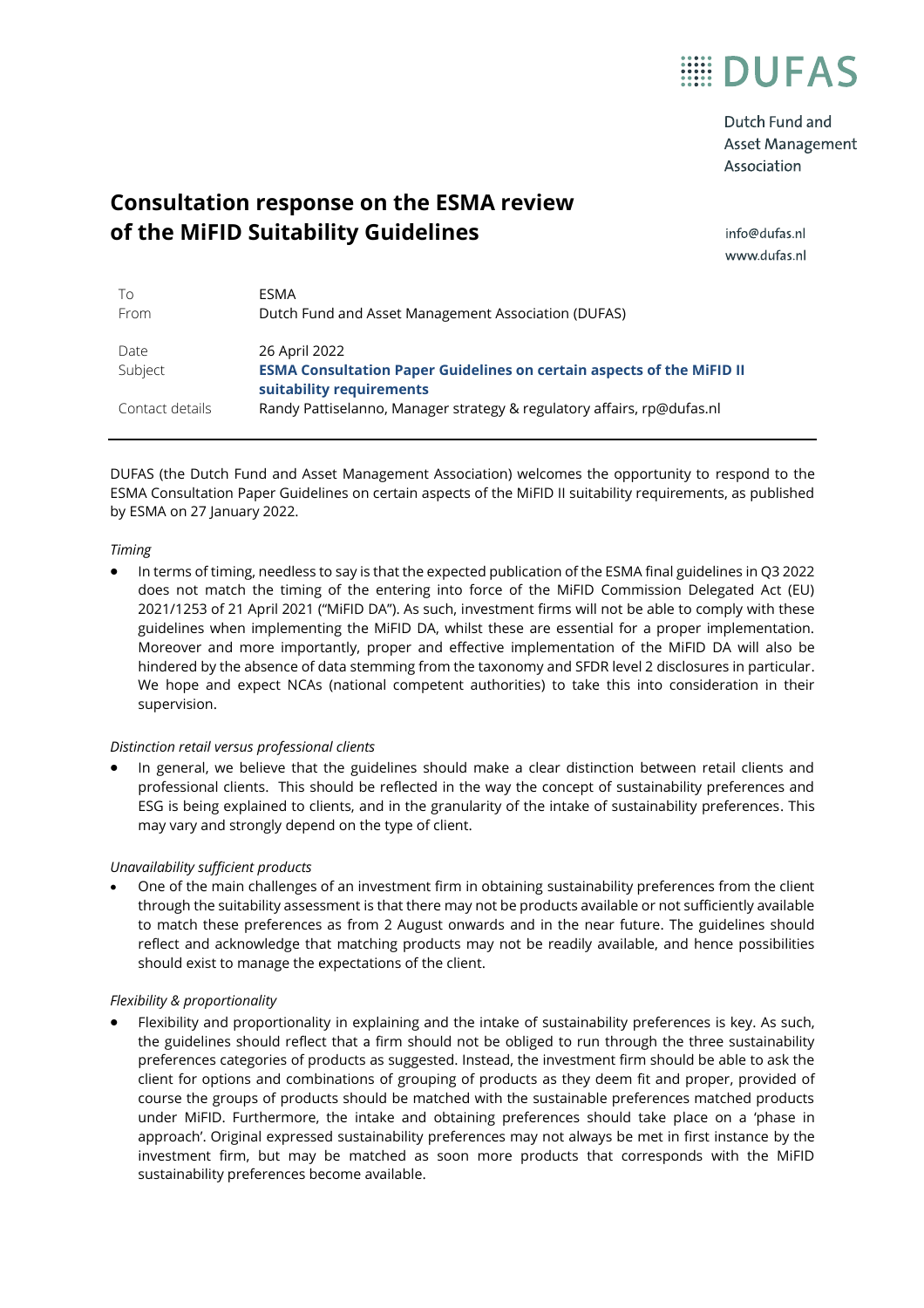# **Guidelines on certain aspects of the MiFID suitability requirements**

# *GUIDELINE 1: INFORMATION TO CLIENTS ABOUT THE PURPOSE OF THE SUITABILITY ASSESSMENT AND ITS SCOPE*

*Q1. Do you agree with the suggested approach on the information to clients about the purpose of the suitability assessment and its scope? Please also state the reasons for your answer.*

In general, we agree with ESMA's suggested approach subject to the comments set forth in our answer to Q2. As a general observation, we advise ESMA for the application of the suitability requirements clearly to distinguish between retail clients and professional clients.

*Q2. Do you agree with the new supporting guideline in relation to the information to clients on the concept of sustainability preference or do you believe that the information requirement should be expanded further? Please also state the reasons for your answer.*

DUFAS supports the guideline that the firm needs to explain clients the concept of "sustainability preferences".

First of all, one of the main challenges of an investment firm in obtaining through the suitability assessment sustainability preferences from the client is that there may not be products available or not sufficiently available to match these preferences. This could practically mean that investment firms are obliged to ask clients whether they have an interest in certain products matching the concept of sustainability preferences under MiFID without being able to offer such products. Investment firms will be forced to explain taxonomy aligned investments to clients whilst at the same time they may have to acknowledge these products are not available, at least not in the near future. Given that fact, we recommend to include a supporting guideline to the effect acknowledging that matching products may not be readily available, but will be in the long run. As a result of this the firm should be allowed to adapt the suitability assessment towards sustainability preferences at the start of the entry of into force of these changes. It is crucial that the investment firm is able to manage expectations in advance. Hence, this should also be reflected in the manner sustainability preferences need to be asked. For example, a firm that provides an (retail) investor upfront with information on the new rules on sustainability preferences, accompanied by an explanation on ESG, while through such information manages expectations on the availability of products matching the preferences under MiFID, this should suffice to comply with guideline 1.

Secondly, we do believe that the manner and extent of explaining the concept of "sustainability preferences" should be proportionate depending on the type of client, retail or professional. Surely, avoiding technical terms is advisable when dealing with mass retail clients, but this is not necessarily the case with professional clients or eligible counterparties. Particularly, where a professional client itself is subject to the EU sustainable finance regulations, such as the SFDR, it is clearly not needed to avoid technical terms. On the contrary. In addition, in such case, explaining ESG and the concept of "sustainability preferences" could be very limited. Flexibility and proportionality is key in this respect. We recommend ESMA to amend the guideline to this effect.

Thirdly, we have to bear in mind that asking clients for their sustainability preferences is not new, at least not for a lot of firms. What is new is the definition and the matching products. A supporting guideline may need to be added as to explain to clients what this means for their existing portfolio which is subject to previously identified and agreed sustainability preferences. Flexibility in the manner an investment firm explains these changes is key.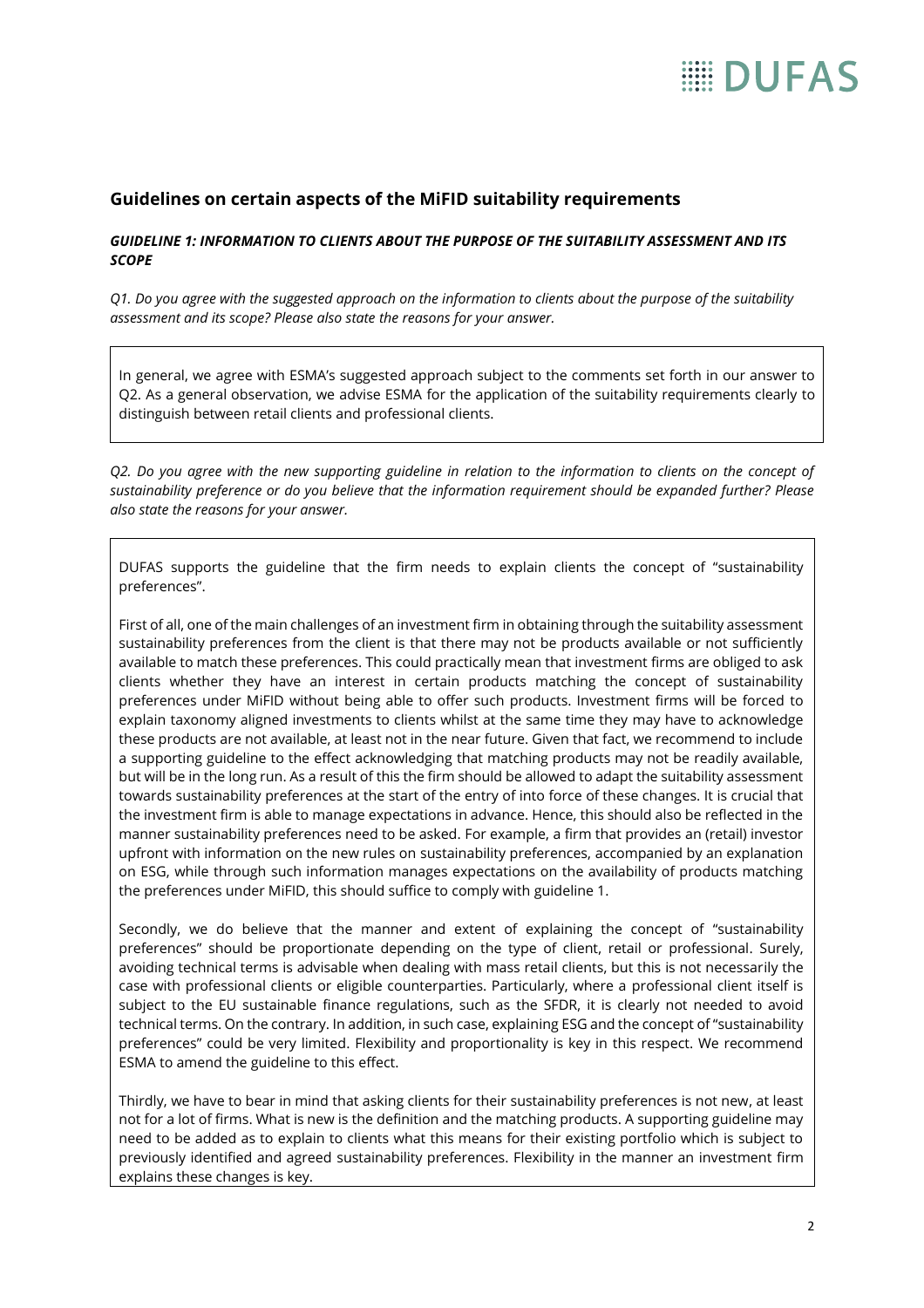#### *GUIDELINE 2: ARRANGEMENTS NECESSARY TO UNDERSTAND CLIENTS*

*Q3. Do you agree with the suggested approach on the arrangements necessary to understand clients and specifically with how the guideline has been updated to take into account of the clients' sustainability preferences? Please also state the reasons for your answer. Are there other alternative approaches, beyond the one suggested in guideline 2, that you consider compliant with the MiFID II requirements and that ESMA should consider? Please provide examples and details.*

Guideline 2.25 seems to suggest that if a client expresses sustainability preferences, the firm need to ask the client if and to what extent he or she wishes to invest in the three categories matching products as outlined in Article 2(7) MiFID Commission DA (EU) 2021/1253 of 21 April 2021.

### *No obligation to ask clients for preferences along the lines of the 3 categories*

First of all, the MiFID sustainability categories seems to suggest that these are mutually exclusive. This is however not the case. We believe therefore that firms should have flexibility in the manner they collect information about sustainability preferences from clients, as long as the sustainability preferences match the required products. This means that a firm should not be obliged to run through the three categories as suggested, but could conduct this in alternative ways.

### *Combination or categories of products*

Instead, the firm should be able to ask the client for options and combinations of grouping of products, along the lines of guideline 7.71, provided of course the groups of products should be matched with the sustainable preferences matched products under MiFID. For example, a firm may have bucketed their sustainable products in e.g. (i) group of products that are taxonomy aligned. i.e. e.g. products aimed at reducing CO2 emissions, (ii) group products that have 'high', 'medium' and 'low' proportions of sustainable investments, (iii) group of products that consider E and S, (iv) groups of products that consider a wide range of principle adverse impact indicators, or (v) groups of products that are focused on specific sustainable themes. Essentially, the firm should be able to offer a comprehensible set of options to a client to consider their sustainability preferences against. This is more likely to be understood by the client then solely asking for preferences along the lines of the three categories. The possibility of providing multiple combinations of options is key for the entire investment intake process, as long (i) the outcome at the end of the day matches with the three categories under MiFID and provided (ii) that within the intake process avoiding bias is ensured.

#### *Information on principal adverse impacts*

The guidelines currently suggest that principal adverse impacts should be considered, and then goes on to say that this should include quantitative and qualitative criteria demonstrating this consideration. It is currently unclear how best to interpret this. If this refers to any quantitative PAI data that should be available on all investments, it is unclear how this information will become available to the investment firm (for instance when investing in a collective investment scheme), given such information is not part of the current templates as released by the European Commission. Separately, we question to what extent (nonprofessional) clients are able to understand and clarify which families of PAI indicators they would prefer, and what would be a suitable and acceptable level for their portfolio. A slightly different approach could be to ask clients to what extent the PAI indicators should be less than a benchmark or another objectively measurable index, and to then ask clients to express their preference for specific (families) of PAIs.

### *Phase in approach*

Given the lack of matching products at the start of entering into force of the MiFID II Delegated Act, the guideline should also allow the following approach. As a first step, a firm can obtain clients' sustainability preferences through open and unbiased questions. These original preferences will be stored by the firm in the client's profile. However, because of the lack of matching products the firm should be allowed, taking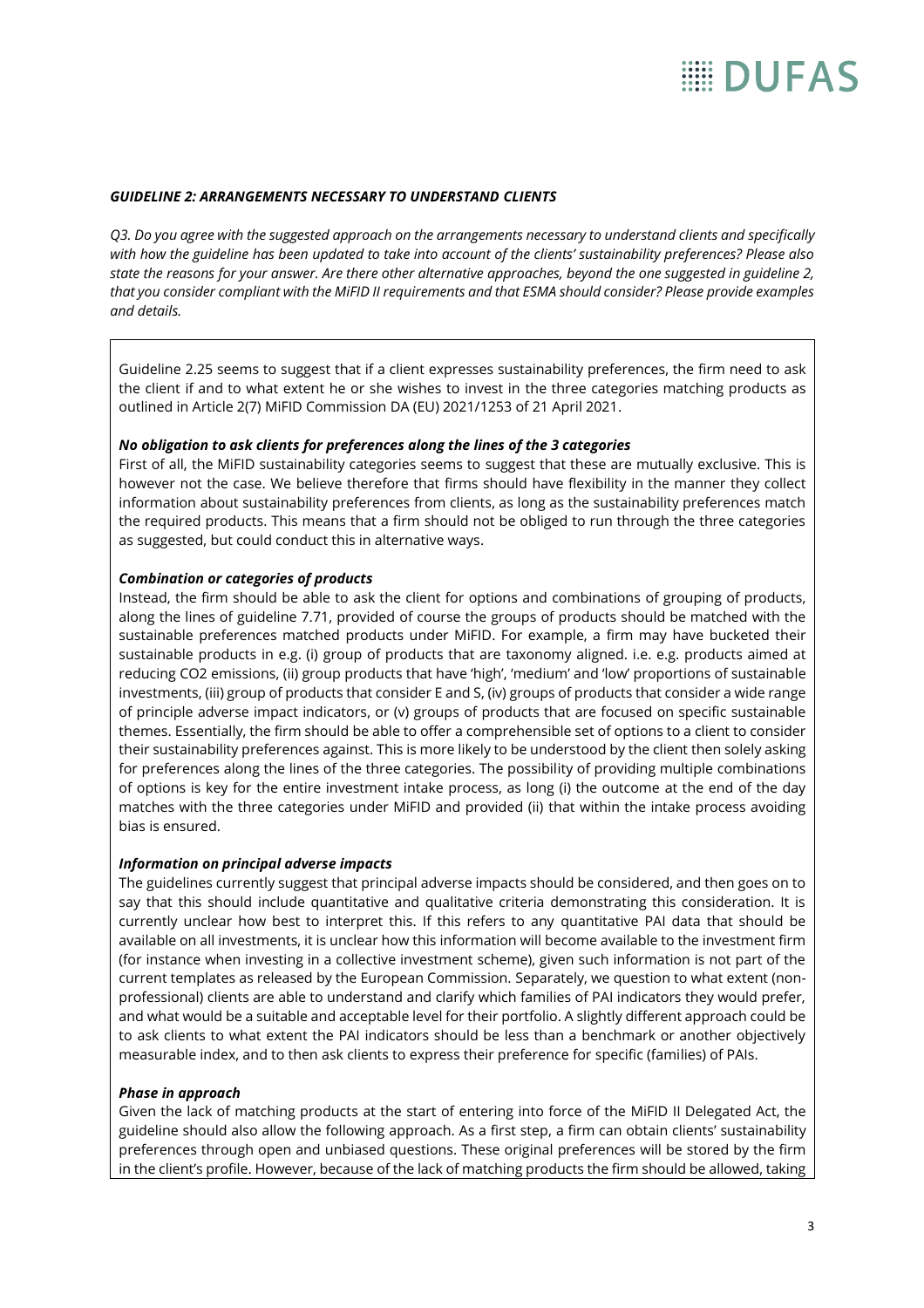into account these original preferences, to recommend the client with currently alternative available sustainable products. For example, a client wishes to have a taxonomy aligned investment, which may not be available. But instead a firm should for example be allowed to offer a product that is aimed at CO2 emission reduction, whilst not fully complying with the EU taxonomy. Where products matching the original or part of the original preferences may become available , the firm should include this in the regular update of the suitability assessment. This approach is a 'phase in model'. A firm at the long run may be able to match the original sustainability preferences expressed by the client, where it cannot fulfil such preferences at the start of the entering into force of the MiFID Delegated Act. With such phase in model biasness is also avoided.

# *No sustainability preferences*

If a client has indicated that it has no sustainability preferences, we recommend that the guideline explicitly – for the avoidance of the doubt- provides that in such case there is no need to ask for preferences along the lines of the three categories or any matter as the case may be. Provided that the firm has already informed the client on the entire concept of sustainability preferences under guideline 1. Furthermore, we agree therefore with guideline 8.83. that in such case a firm may consider this client as "sustainabilityneutral" and recommend products both with and without sustainability-related features. This is also consistent with the product governance provision under MiFID that a client that has no sustainability preferences may still be offers sustainable products as long these are suitable for the client. Clients with no sustainability preferences are not falling within the negative target market.

*Q4. Do you believe that further guidance is needed to clarify how firms should assess clients' sustainability preferences?*

Please see our response to Q3.

*Q5. Where clients have expressed preference for more than one of the three categories of products referred to in letters a), b) or c) of the definition of Article 2(7) of the MiFID II Delegated Regulation, do you think that the Guidelines should provide additional guidance about what is precisely expected from advisors when investigating and prioritizing these simultaneous / overlapping preferences?*

As said in our answer to Q3, DUFAS believes that the guidelines should provide flexibility in how a firm arrives at receiving all the necessary clients' information as to the sustainability preferences. At the end of the day, the investment firm needs to be able to match the preferences with the three category products, but flexibility and proportionality is key. As such we do not think that additional guidance about what is precisely expected from investment firms when investigating and prioritizing these simultaneous overlapping preferences is needed.

*Q6. Do you agree with the proposed approach with regard to the assessment of ESG preferences in the case of portfolio approach? Are there alternative approaches that ESMA should consider? Please provide possible examples.*

We do agree in general with the portfolio approach. We support that firms should ask the client which part of the portfolio (if any) the client wants to be invested in products meeting the client's sustainability preferences. This acknowledges that a client should determine the allocation between sustainability preferences matching products and the part which is not.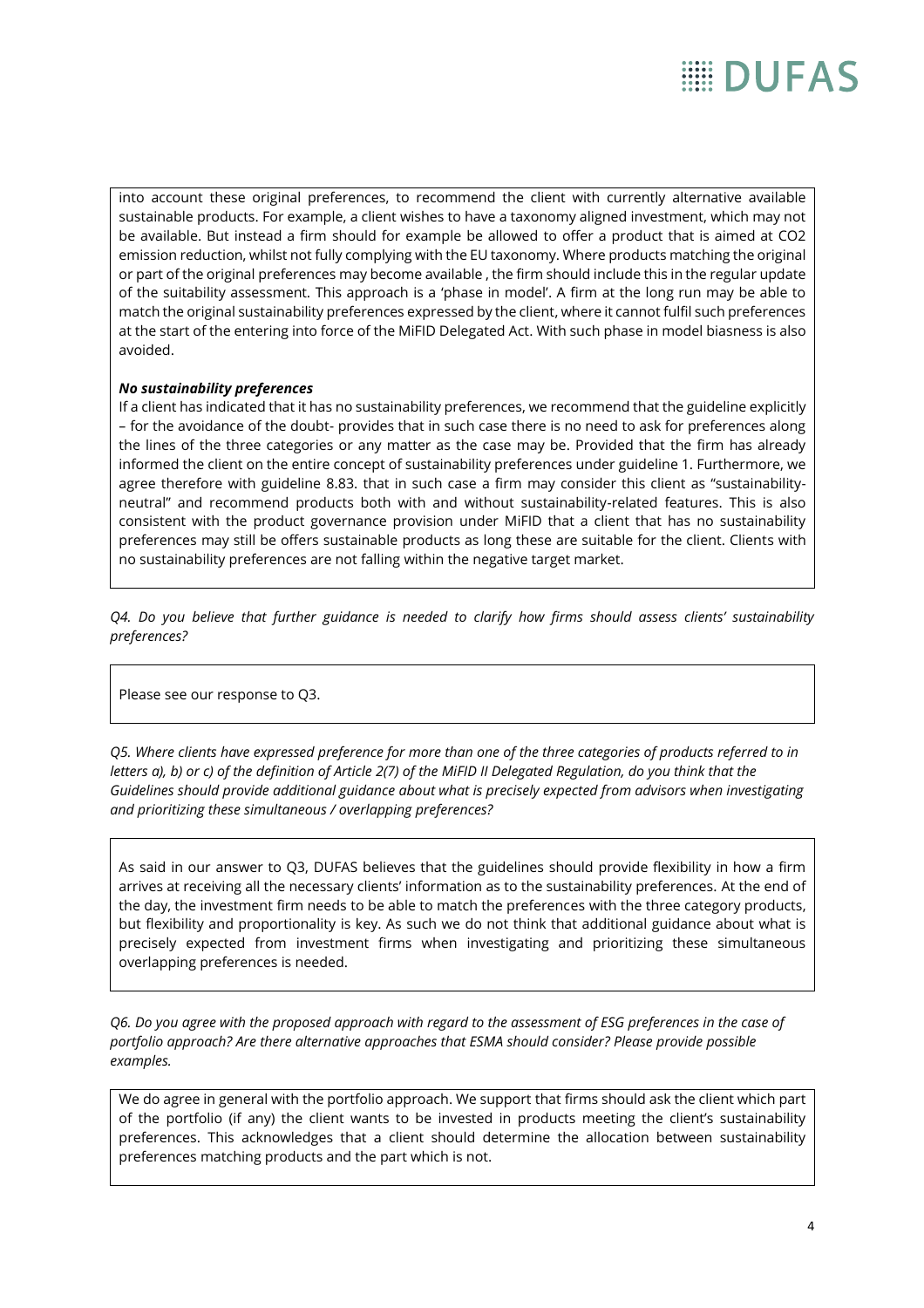However we do strongly object to guideline 2.27 which indicates that "*firms should ensure the same level of granularity of information is collected on the client's sustainability preferences when providing portfolio management or investment advice with a portfolio approach."* Firms should have flexibility depending on the type of service and type of client. The collection of information on sustainability preferences could be much more granular with e.g. a pension fund in comparison to a mass retail client. Although the guideline seems to aim at the type of investment service, this has indirect implications for the type of client. In practice you would like to vary in the granularity of the collection of information because of the type of client and/or products offered. Even within a group of clients, say retail clients, firms should have flexibility as product offering may vary from mass retail clients to private banking clients or high net worth clients. But also vary on the scale of knowledge and experience of clients. Needless to say, notwithstanding any flexibility and proportionality, any biasness in the intake should be avoided.

# *GUIDELINE 5: UPDATING CLIENT INFORMATION*

*Q7. Do you agree with the suggested approach on the topic of 'updating client information'? Please also state the reasons for your answer.*

Recital 4 of the MiFID Commission DA (EU) 2021/1253 of 21 April 2021 provides that "*For existing clients, for whom a suitability assessment has already been undertaken, investment firms should have the possibility to identify the client's individual sustainability preferences at the next regular update of the existing suitability assessment*".

We believe that this level 1 recital should be reflected into guideline 5.55. This means that after entry into force of the MiFID DA (EU) 2021/1253, the firm is required for *existing* clients and provided the advisory and portfolio managements relationship are ongoing relationships to obtain the sustainability preferences in accordance with MiFID with the *next* suitability assessment. Not necessarily the next contact with the client. In practice this means for advisory services, that sustainability preferences may need to be obtained with the first advice following entry into force MiFID DA. For portfolio management, these sustainability preferences needs to be obtained with the suitability assessment, which is in practice the annual review or earlier if the firm conducts reviews more frequently. Needless to say, where an update of client information according to the firm necessitates to a new suitability assessment, this sustainability preferences intake is also triggered. Although the guideline 5.55 reflects most part of this, the guideline could be more specific with regard to portfolio management services. Furthermore, firms should be allowed to approach an existing client where they provide an overview of its current portfolio, and assessment of the current classification of sustainable products and indicate that the firm will contact the client at a later date to assess the actual sustainability preferences in accordance with the new rules. The framework should also allow an initial mapping of portfolios with the preferences without triggering a new suitability assessment. We recommend ESMA to include such approach in the revised guidelines.

# *GUIDELINE 7: ARRANGEMENTS NECESSARY TO UNDERSTAND INVESTMENT PRODUCTS*

*Q8. Do you agree with the suggested approach with regards to the arrangements necessary to understand investment products? Please also state the reasons for your answer.*

In general, we agree with the amendments in guideline 7, although the majority relate to product governance obligations. Although, we appreciate ESMA's statement in guideline 7.71 that '*Firms are reminded that a grouping of financial instruments for the purpose of the suitability assessment cannot replace the collection of information from clients as described […] above',* we refer to our suggestions that grouping of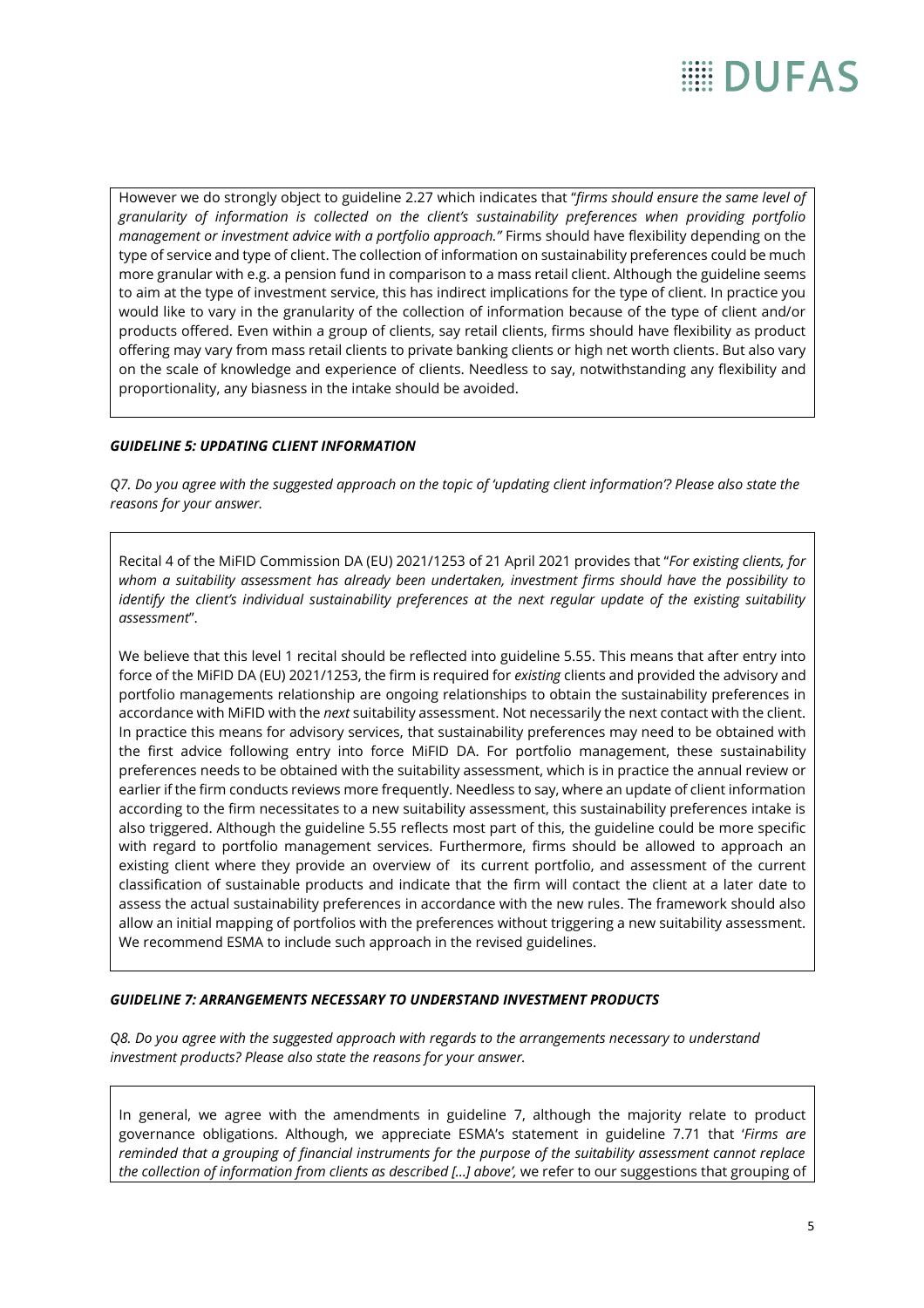# **EE DIJFAS**

products could be instrumental in the client intake and helping (retail) clients to understand what is possible, available and what is not. Here again, the ability of grouping of ESG products and offering various options as outcome of the intake is key.

*Q9. Do you believe that further guidance is needed to clarify how firms should take into consideration the investment products' sustainability factors as part of their policies and procedures? Please also state the reason for your answer.*

Please see our response to Q8.

### *GUIDELINE 8: ARRANGEMENTS NECESSARY TO ENSURE THE SUITABILITY OF AN INVESTMENT*

*Q10. Do you agree with the additional guidance provided regarding the arrangements necessary to ensure the suitability of an investment concerning the client's sustainability preferences? Please also state the reasons for your answer.*

DUFAS appreciates that the two step approach regarding sustainability preferences is reflected in recital 5 of the MiFID DA (EU) 2021/1253, which reads "*In order to avoid such practices or misrepresentations,*  investment firms providing investment advice should first assess a client's or potential client's other investment *objectives, time horizon and individual circumstances, before asking for his or her potential sustainability preferences*". However, we do think that in same occasions, in practice combining suitability preferences with the suitability assessment should be allowed. For example where the client's already indicates that he or she want to invests in sustainable products as part of the investment objective. Some sort of flexibility should be allowed where justified and logical.

*Q11. Do you agree with the approach outlined with regards to the situation where the firm can recommend a product that does not meet the client's preferences once the client has adapted such preferences? Do you believe that the guideline should be more detailed? Please also state the reasons for your answer.*

DUFAS agrees with the guideline 8.80 with regard to the adaption of sustainability preferences. This principle is already reflected in recital 8 MiFID DA (EU) 2021/1253, which reads "*In order to allow for further recommendations to clients or potential clients, where financial instruments do not meet a client's sustainability preferences, the client should have the possibility to adapt information on his or her sustainability preferences. In order to prevent mis-selling and greenwashing, investment firms should keep records of the client's decision along with the client's explanation supporting the adaptation*".

We agree that the client's decision must be documented. However, we advise to clarify that such decision for *retail* clients should be included in the suitability report, whilst for *professional* clients this should be recorded, but not necessarily in a suitability report as the establishment of such suitability report is applicable to retail clients only.

Furthermore, DUFAS has concerns with ESMA's proposal that a client's sustainability preferences may not be adapted as part of a "standard procedure", as set forth in guideline 8.81. The MiFID DA (EU) 2021/1253 does not exclude that this could be a standard procedure, whilst there may be merit in applying this as standard procedure in certain circumstances. We have already indicated that certain products matching the sustainability preferences products may not be available on the market, e.g. taxonomy aligned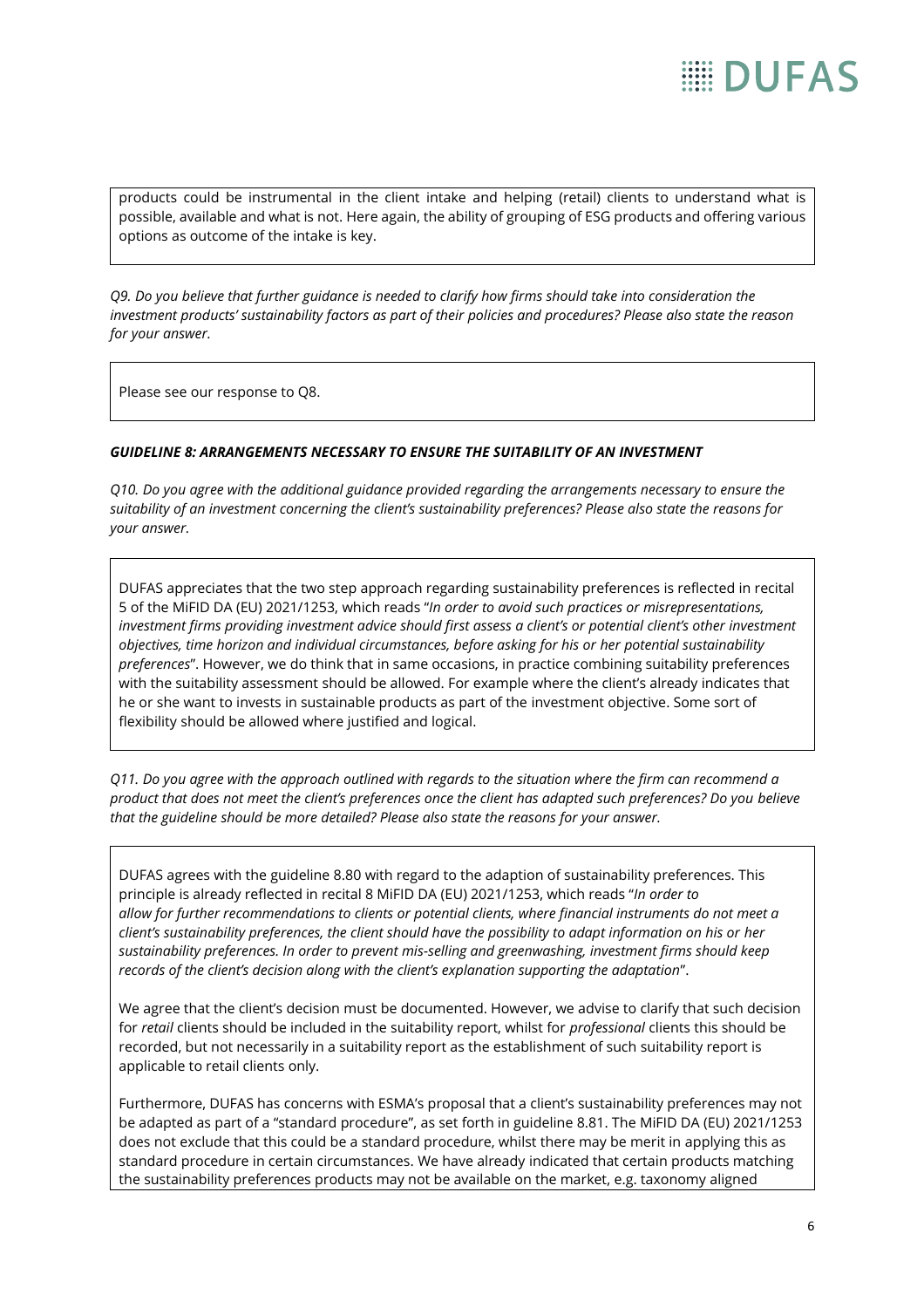products. Where a client e.g. prefers to have taxonomy aligned products, the investment firm must be able to advice other products up until the moment that such products may become available on the market, the so-called phase in model. A firm should be able to standardize this procedure up until that moment. Hence, DUFAS advocates more flexibility in this process, particularly at the beginning of the entry of into force of the MiFID DA. We refer to our suggestion of the phase in model as described in our answer to Q3.

*Q12. Do you agree with the approach outlined with regards to the situation where the client makes use of the possibility to adapt the sustainability preferences? Please also state the reasons for your answer.*

Please see our response to Q11.

*Q13. Could you share views on operational approaches a firm could use when it does not have any financial instruments included in its product range that would meet the client's sustainability preferences (i.e. for the adaptation of client's preferences with respect to the suitability assessment in question/to the particular transaction and to inform the client of such situation in the suitability report)?*

Firms should be flexible in their approach how to deal with the adaptation of sustainability preferences. As best practice, we envisage that the firm will seek alternative solutions as a second best product. For example, where a client has expressed his preferences for taxonomy aligned products, the firm may seek recommending e.g. climate funds qualifying as a sustainable investment, although not meeting the taxonomy requirements. Please also see our response to Q11.

*Q14. Do you agree with the proposed approach for firms to be adopted in the case where a client does not express sustainability preferences, or do you believe that the supporting guideline should be more prescriptive? Please also state the reasons for your answer.*

Yes, DUFAS agrees with guideline 8.83. that in case a client does not express sustainability preferences, the firm may consider this client as "sustainability-neutral" and recommend products both with and without sustainability-related features. It should be clear that in such case, the firm should not be obliged to continue the intake along the lines of the three categories or any other combinations as the case may be, provided of course the firm has explained the concept of sustainability preferences and what is possible and available as set forth in guideline 1.

*Q15. Do you agree with the proposed approach with regard to the possibility for clients to adapt their sustainability preferences in the case of portfolio approach? Do you envisage any other feasible alternative approaches? Please provide some possible examples.*

In general DUFAS agrees with the approach with regard to the possibility for clients to adapt their sustainability preferences in the case of the portfolio approach, subject to our response to Q11.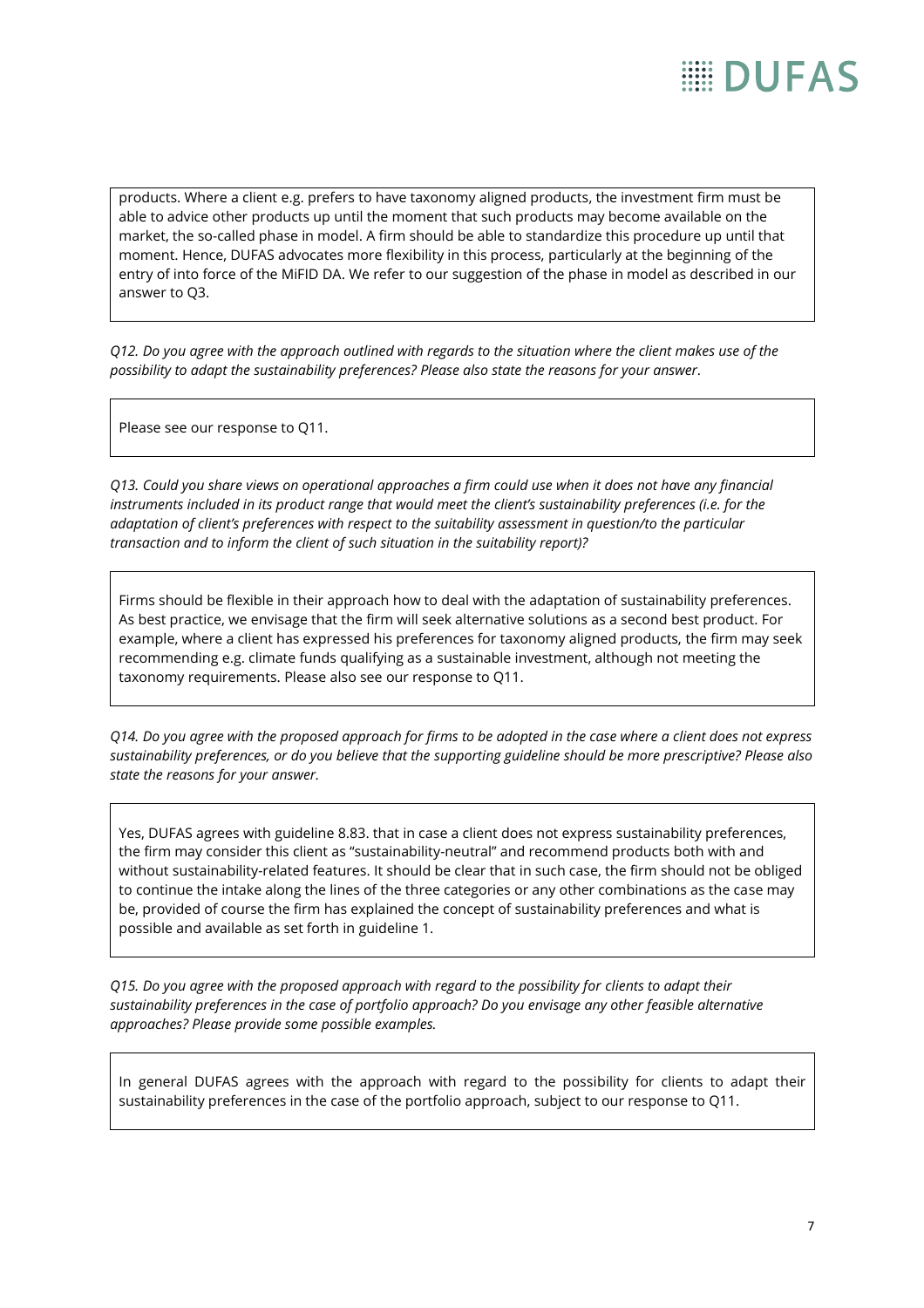# **EE DIJFAS**

*Q16. What measures do you believe that firms should implement to monitor situations where there is a significant occurrence of clients adapting their sustainability preferences? What type of initiatives do you envisage could be undertaken to address any issues detected as a result of this monitoring activity?*

In principle, we do not believe that there should be an explicit requirement to monitor instances of adapting sustainability preferences. This may be different where the adaption is caused by the absence of products matching the original sustainability preferences from the client.

# *GUIDELINE 10: COSTS AND BENEFITS OF SWITCHING INVESTMENTS*

*Q17. Do you agree with the proposed amendment to supporting guideline 10? Please also state the reasons for your answer.*

No comments.

# *GUIDELINE 11: QUALIFICATIONS OF FIRM STAFF*

*Q18. Do you agree with the additional guidance regarding to the qualification of firms' staff or do you believe that further guidance on this aspect should be needed? Please also state the reasons for your answer.*

DUFAS supports the need for staff to have the necessary knowledge and competence concerning sustainability preferences. This will be important to answer clients' questions and bridge the gap between clients' expectations and reality. This requirement should also be part of ESMA's knowledge and competence guidelines.

### *GUIDELINE 12: RECORD-KEEPING*

*Q19. Do you agree on the guidance provided on record keeping? Please also state the reasons for your answer.*

DUFAS generally agrees with the guidance on guidelines on record-keeping

### *QUESTIONS NOT RELATED TO SPECIFIC REVISIONS*

*Q20. Do you agree on the alignment of the two sets of guidelines (where common provisions exist for the assessment of suitability and appropriateness)? Please also state the reasons for your answer.*

No comments.

*Q21. Do you have any further comment or input on the draft guidelines?*